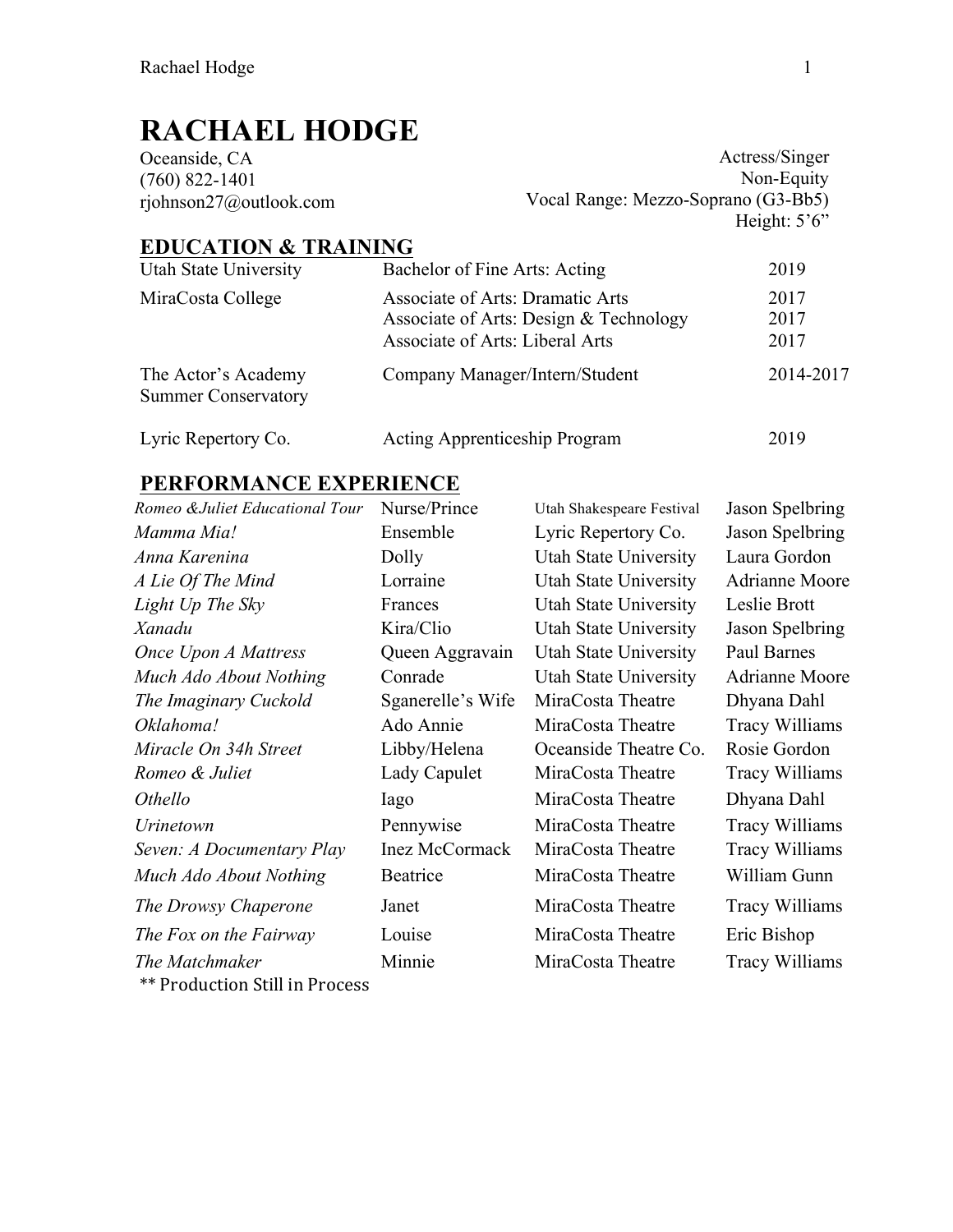#### **TEACHING EXPERIENCE**

| Educational Tour Workshops Utah Shakespeare Festival |                   | Stage Combat<br>Shakespeare's Text<br>Improvisation |
|------------------------------------------------------|-------------------|-----------------------------------------------------|
| Teacher's Assistant                                  | MiraCosta Theatre | Voice & Diction                                     |

#### **STAGE MANAGEMENT**

| A Weekend With Pablo Picas |
|----------------------------|
| Almost, Maine              |
| Dance Break 2017           |
| Shapes & Reflections 2016  |
| Dance Break 2016           |
| Physical Frequencies 2016  |
| Shapes & Reflections 2015  |
| Dance Break 2015           |
| The Normal Heart           |

*A Weekend With Pablo Picasso* Assistant Stage Manager New Village Arts Assistant Stage Manager MiraCosta Theatre **Preak 2017** Stage Manager MiraCosta Dance **Stage Manager MiraCosta Dance** *Dance Break 2016* Stage Manager MiraCosta Dance **Physical Frequencies 2016** *Physical Pance* MiraCosta Dance **Stage Manager MiraCosta Dance** Assistant Stage Manager MiraCosta Dance *The Normal Heart* Stage Manager MiraCosta Theatre

Movement **Acting Lab** 

Course Work:

Stage & Concert Management Student MiraCosta Theater

#### **MAKEUP & HAIR**

| Victor/Victoria                    | Wig & Make Up Crew           | <b>Moonlight Stage Productions</b> |
|------------------------------------|------------------------------|------------------------------------|
| <b>Sleeping Beauty</b>             | Makeup Design & Application  | Cache Valley Ballet Co.            |
|                                    | (Carabosse)                  |                                    |
| Oklahoma!                          | Makeup & Hair Design         | MiraCosta Theatre                  |
| Miracle On 34 <sup>th</sup> Street | Makeup & Hair Design         | Oceanside Theatre Co.              |
| I Am Ares                          | Makeup & Hair/Costume Design | <b>Student Film</b>                |
| The Grapes of Wrath                | Makeup & Hair Design         | MiraCosta Theatre                  |
| Urinetown: The Musical             | Makeup & Hair Crew           | MiraCosta Theatre                  |
| The Graduate                       | Makeup & Hair Crew           | MiraCosta Theatre                  |
|                                    |                              |                                    |

Course Work:

Stage Makeup Student Student MiraCosta Theatre